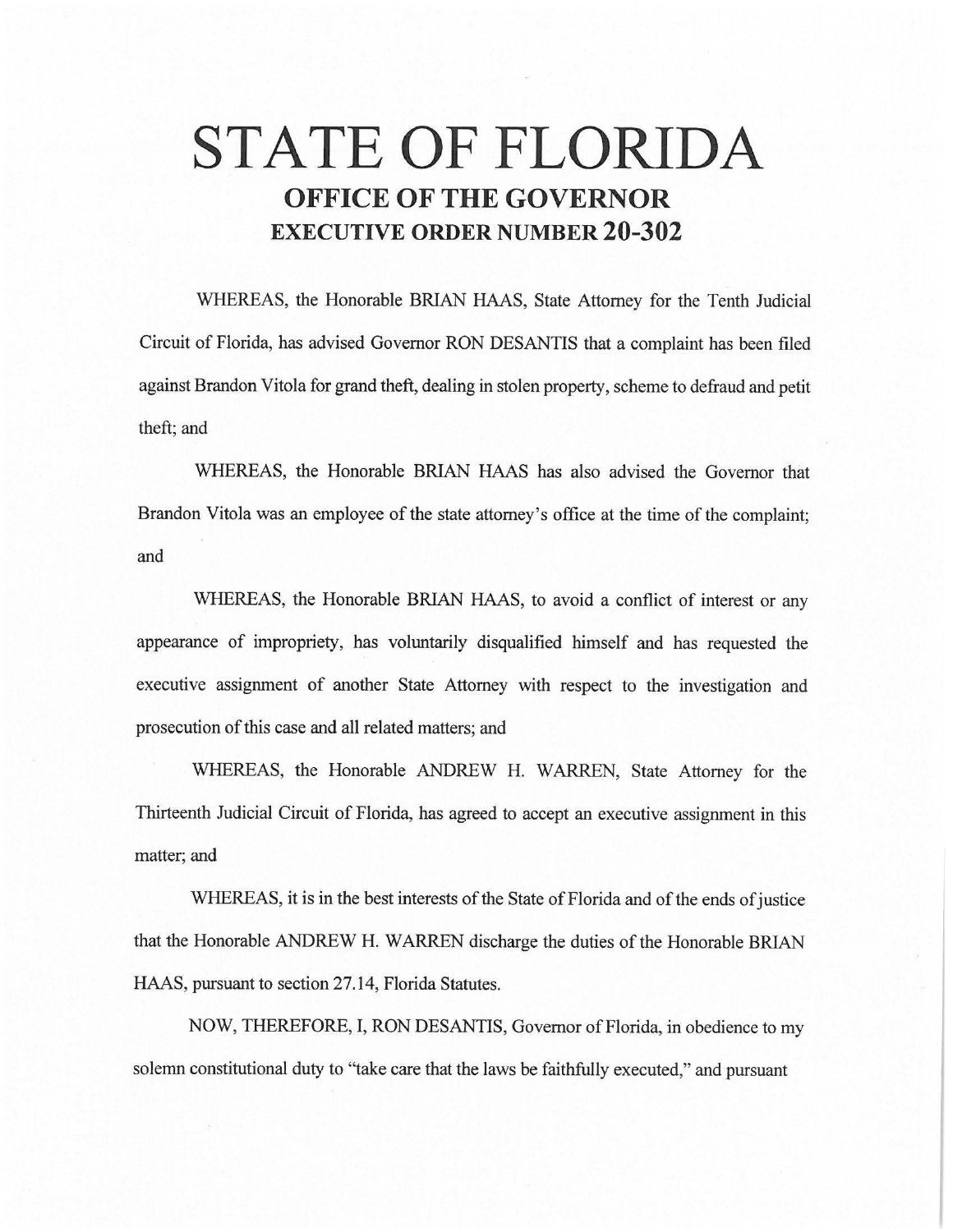to the Constitution and laws of the State of Florida, issue the following Executive Order, effective immediately:

## Section 1.

The Honorable ANDREW H. WARREN, State Attorney for the Thirteenth Judicial Circuit of Florida, referred to as the "Assigned State Attorney," is assigned to discharge the duties of the Honorable BRIAN HAAS, State Attorney for the Tenth Judicial Circuit of Florida, as they relate to the investigation, prosecution, and all matters related to Brandon Vitola.

## Section 2.

The Assigned State Attorney or one or more Assistant State Attorneys and Investigators, who have been designated by the Assigned State Attorney, shall proceed immediately to the Tenth Judicial Circuit of Florida, and are vested with the authority to perform the duties prescribed herein.

#### Section 3.

All residents of the Tenth Judicial Circuit are requested, and all public officials are directed, to cooperate and render whatever assistance is necessary to the Assigned State Attorney, so that justice may be served.

### Section 4.

The period of this Executive Assignment shall be for one (1) year, to and including December 8, 2021.